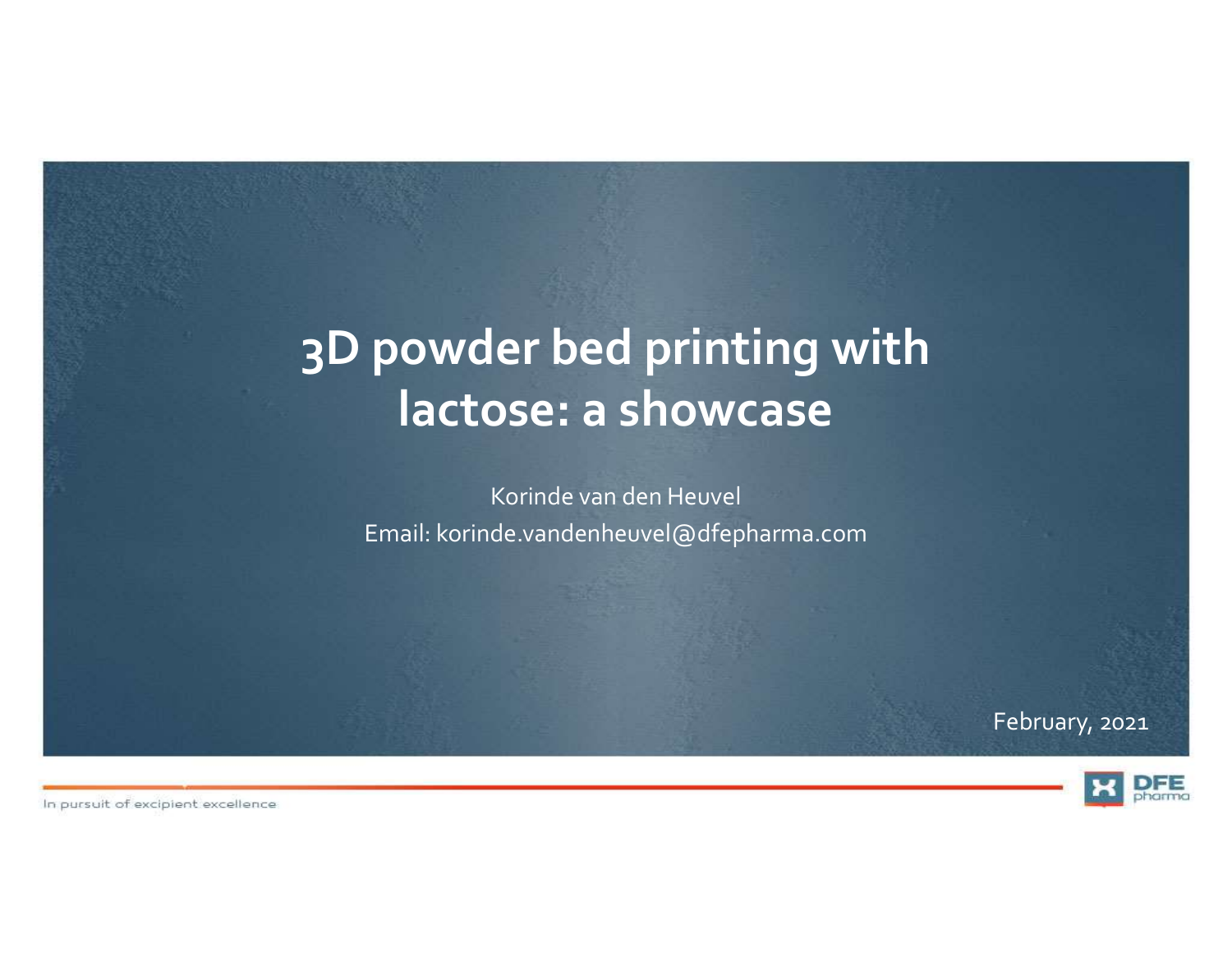## A century of shaping the excipients industry



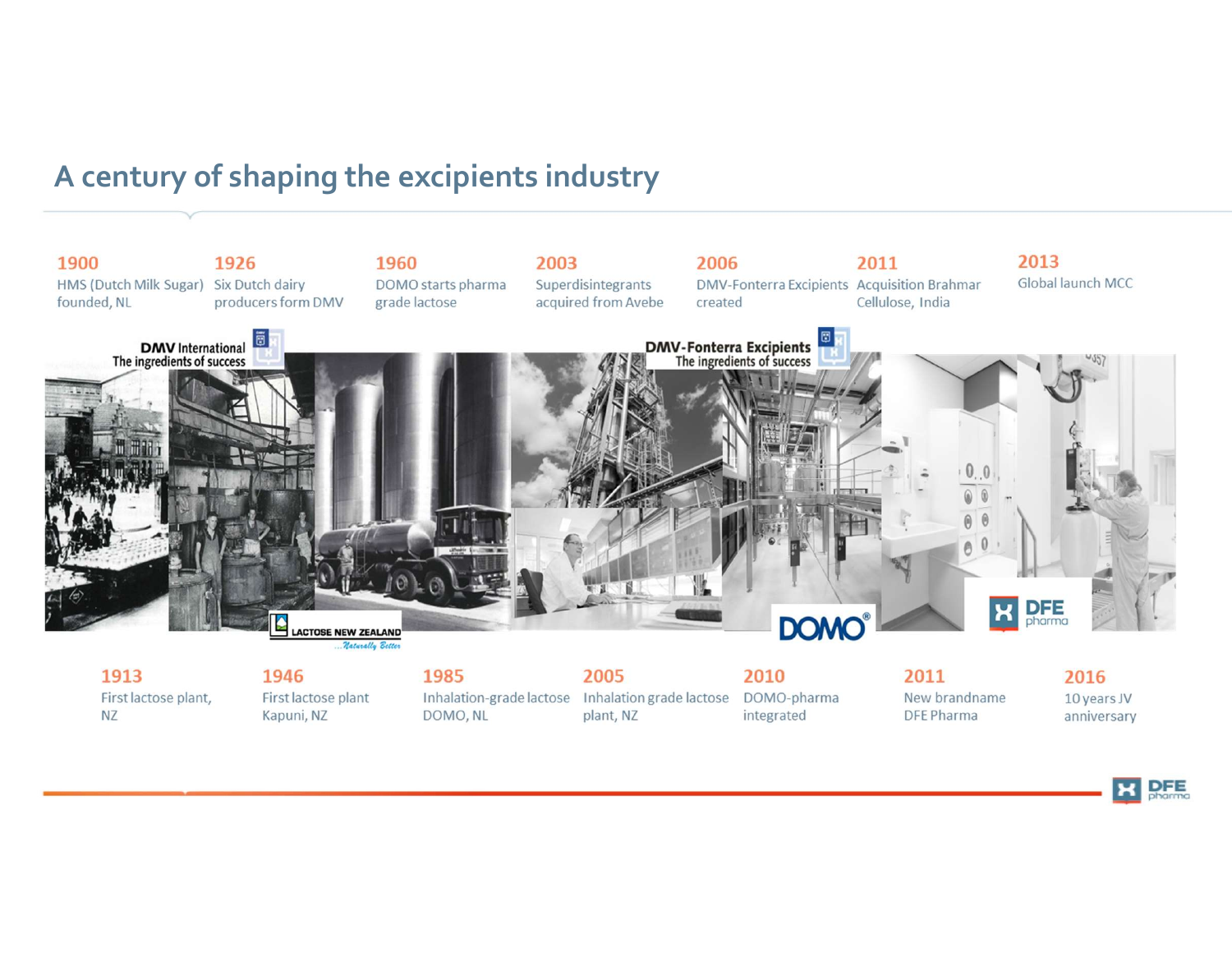# Why is the pharmaceutical industry interested in 3D printing?

- Very suitable for orphan drugs and personalized medicine (groups or individuals).
- Easy fabrication of tablets with multiple APIs
- Fast disintegration tablets
- Accelerate FIH (first in human trials)

Tablets need to adapt to the demands of 21st Century healthcare. They must be easier to make, easier to take and easier to personalise.

#### 3DP is an excellent fit with clinical trials, because

- High dose flexibility (dose escalation studies)
- Adequate bioavailability
- Easy to administer
- No issues around drug solubility and stability (e.g. for liquid formulations)
- Easily to blind products
- On-demand printing could enable the production of several product iterations for testing, could reduce the length of storage and transportation and prevent the need for stability-improving measures

**DFE**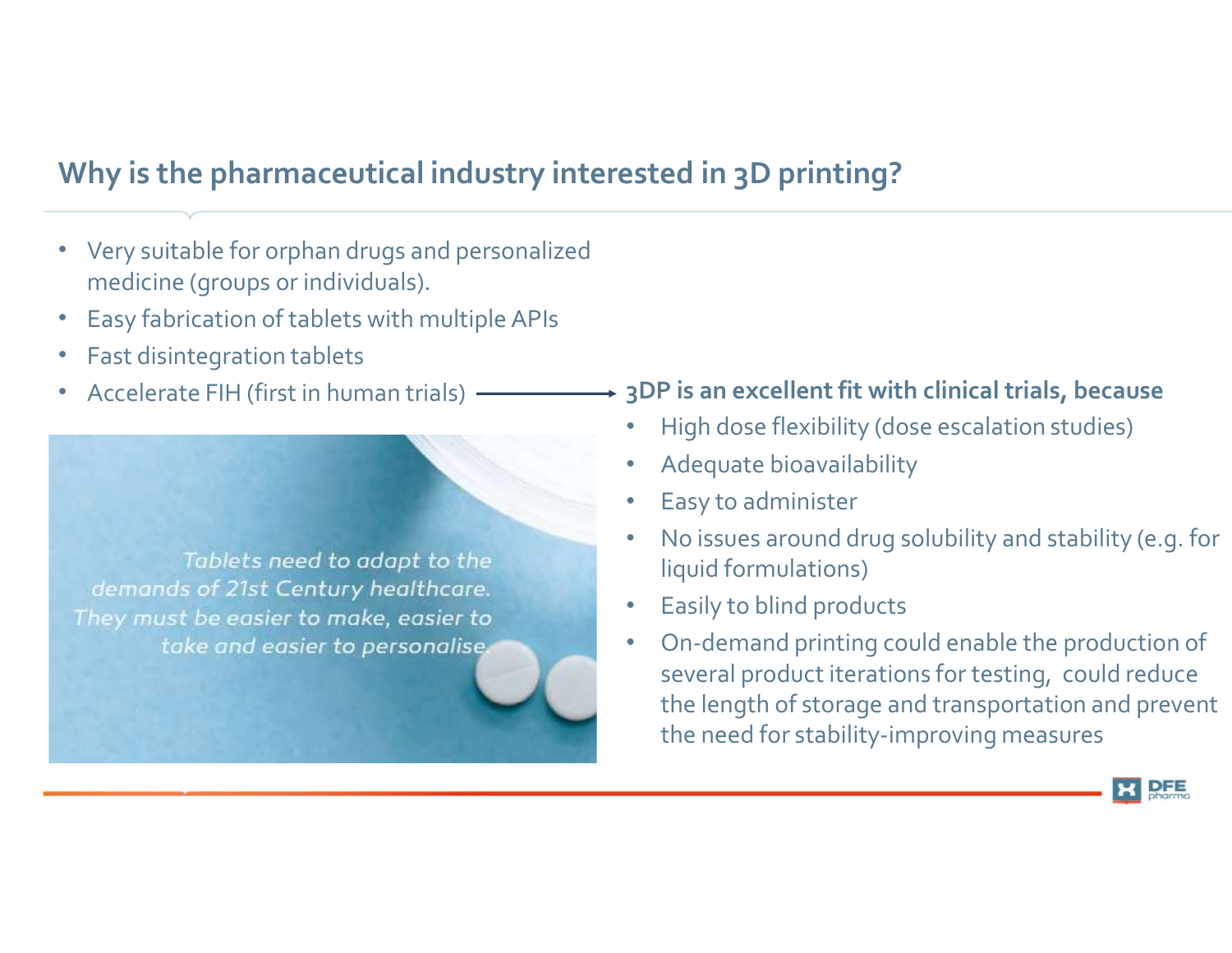# 3D printing techniques: powder bed printing



Powder bed printing can create tablets with a quick and complete release of the API, but

#### Limited information available on powder bed printing in literature:

- Which excipients to select in order to formulate a tablet with appropriate hardness, tablet mass variation, disintegration time and dissolution profile?
- Which print setting to vary in order to have a robust product which meets the specifications?

And limited GMP powder bed printers available

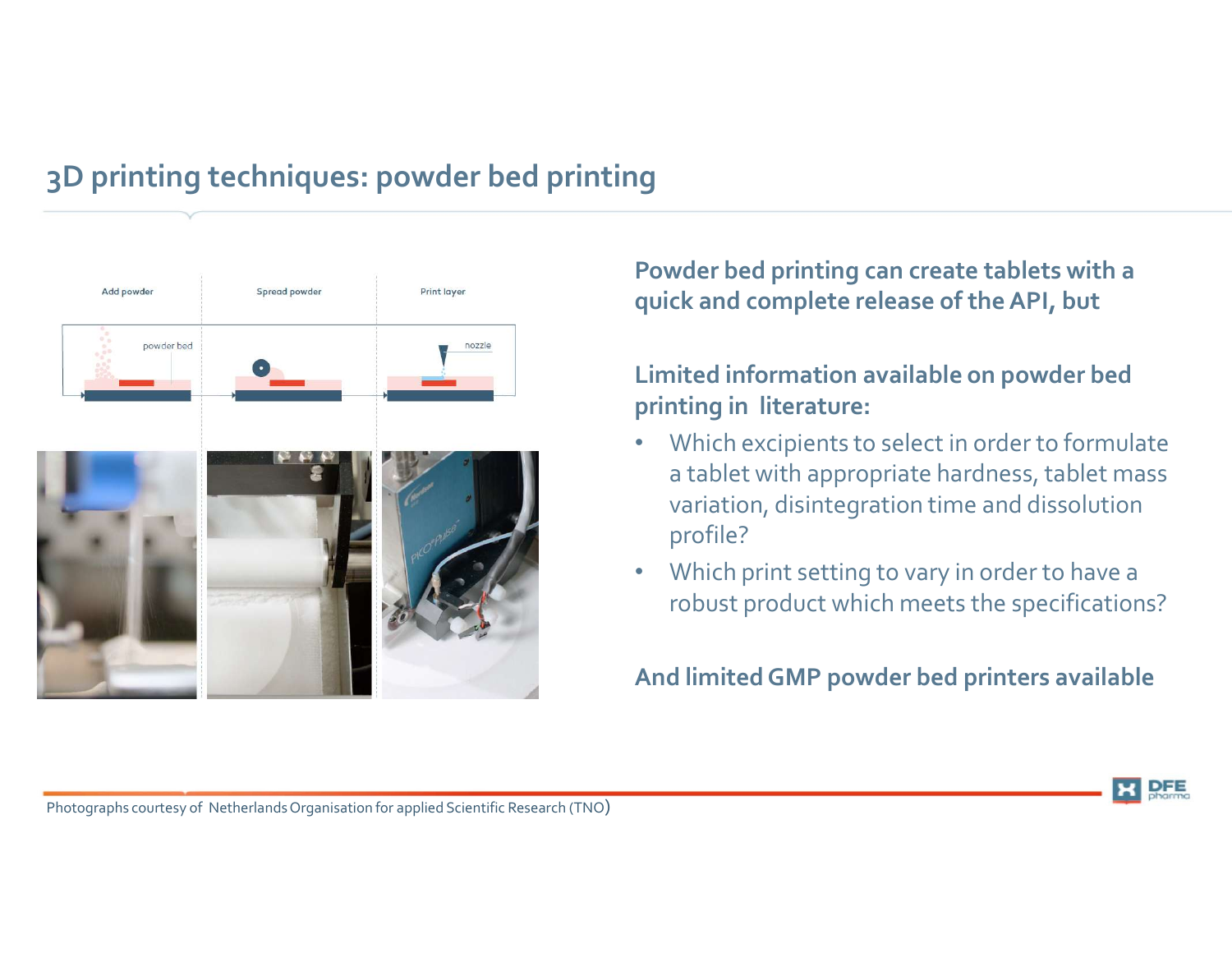# Winning in 3D printing



**X** DFE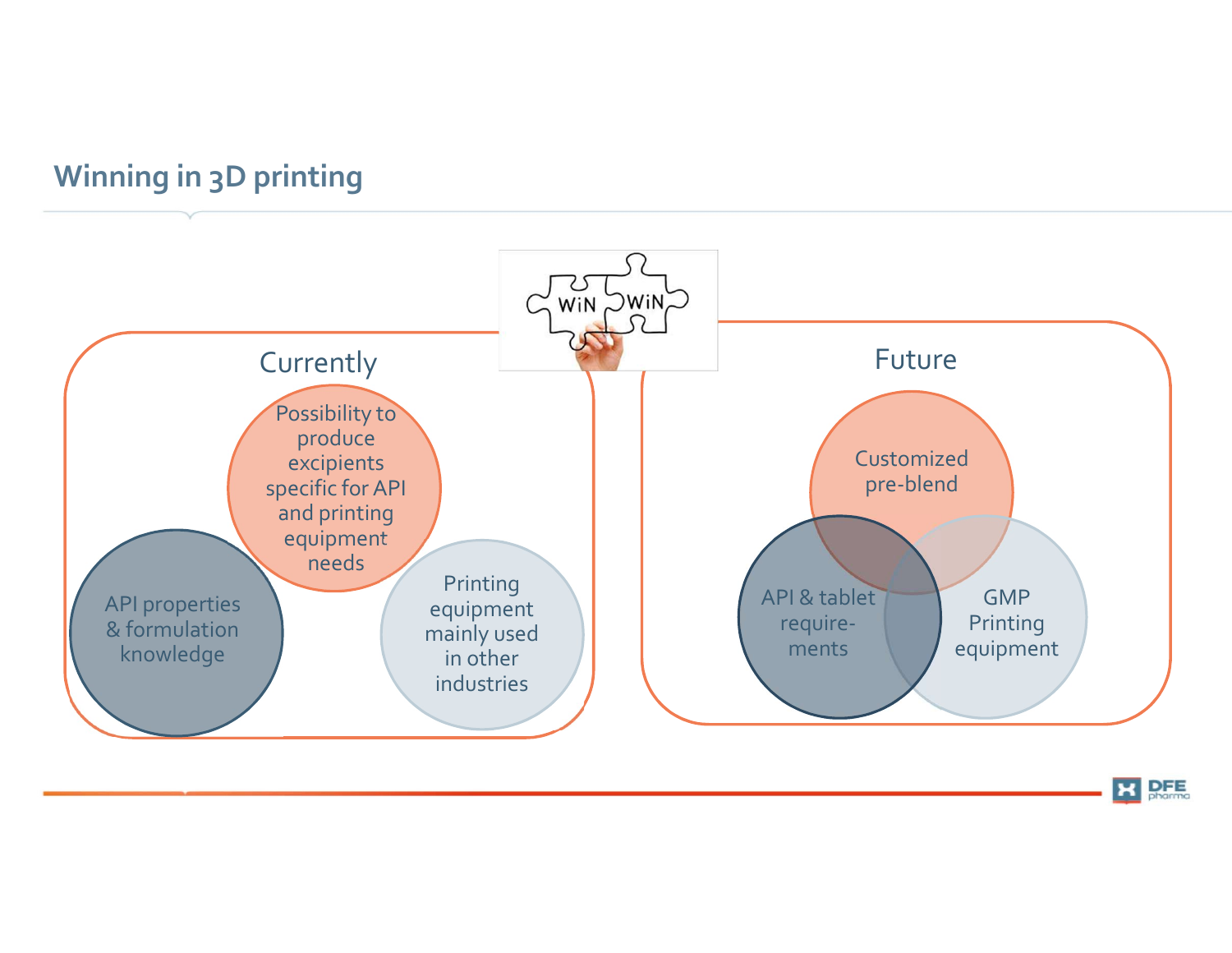Case study with hydrophilic<br>and hydrophobic model<br>drug compound as starting Case study with hydrophilic<br>and hydrophobic model<br>drug compound as starting<br>point formulation drug compound as starting point formulation



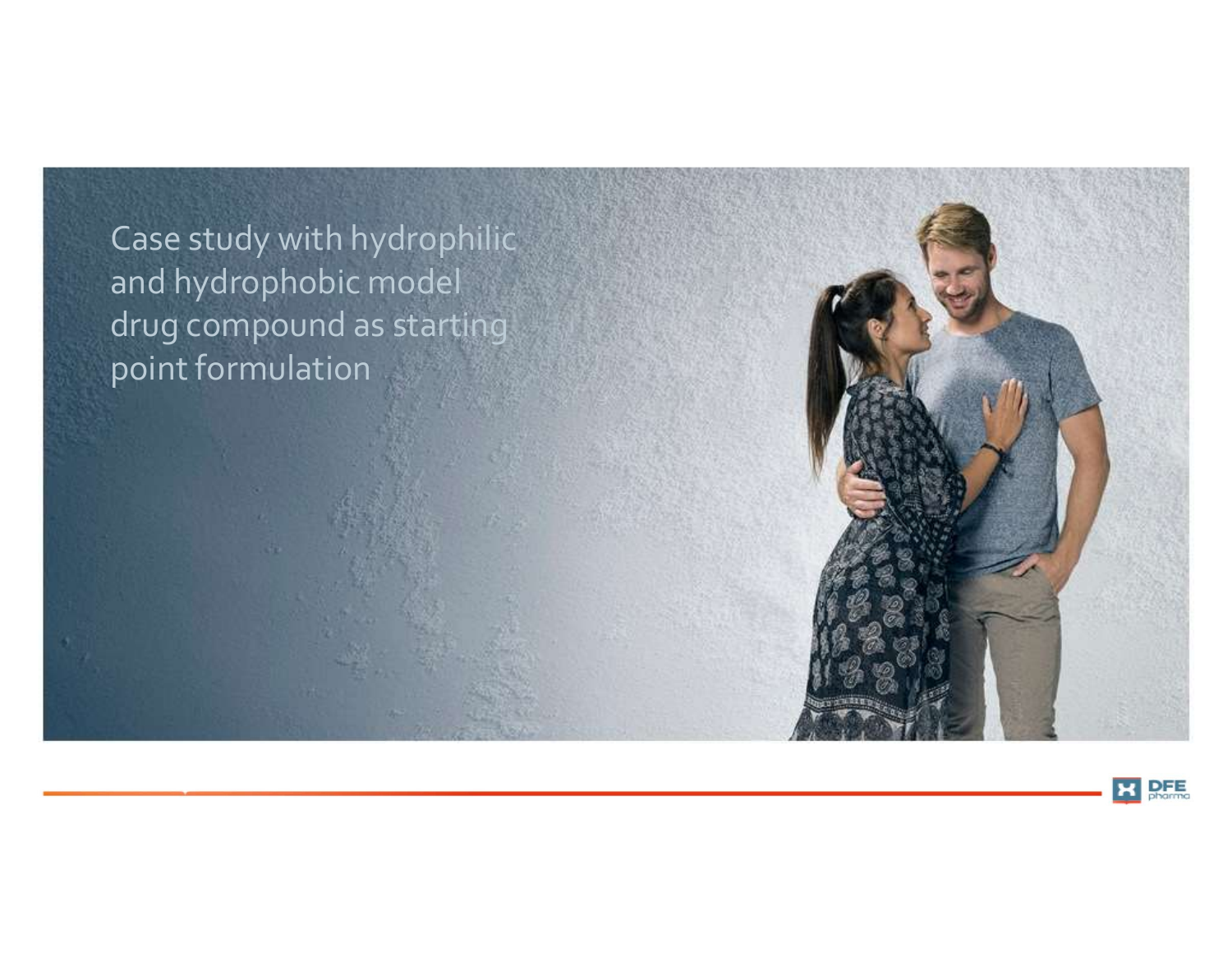## Study set-up

#### Materials:

- Pre-blend lactose A -fully pregelatinized starch (90-10% w/w %)
- Pre-blend lactose B -fully pregelatinized starch (90-10% w/w %)
- Primojel® (sodium starch glycolate)
- Primellose® (croscarmellose sodium)
- Diclofenac-Sodium as hydrophobic model compound
- Acetominophen as hydrophilic model compound

The three critical parameters for 3D powder bed printing are determined via:





Flow via shear cell Consolidation via simple wetting test



Wetting via DSA

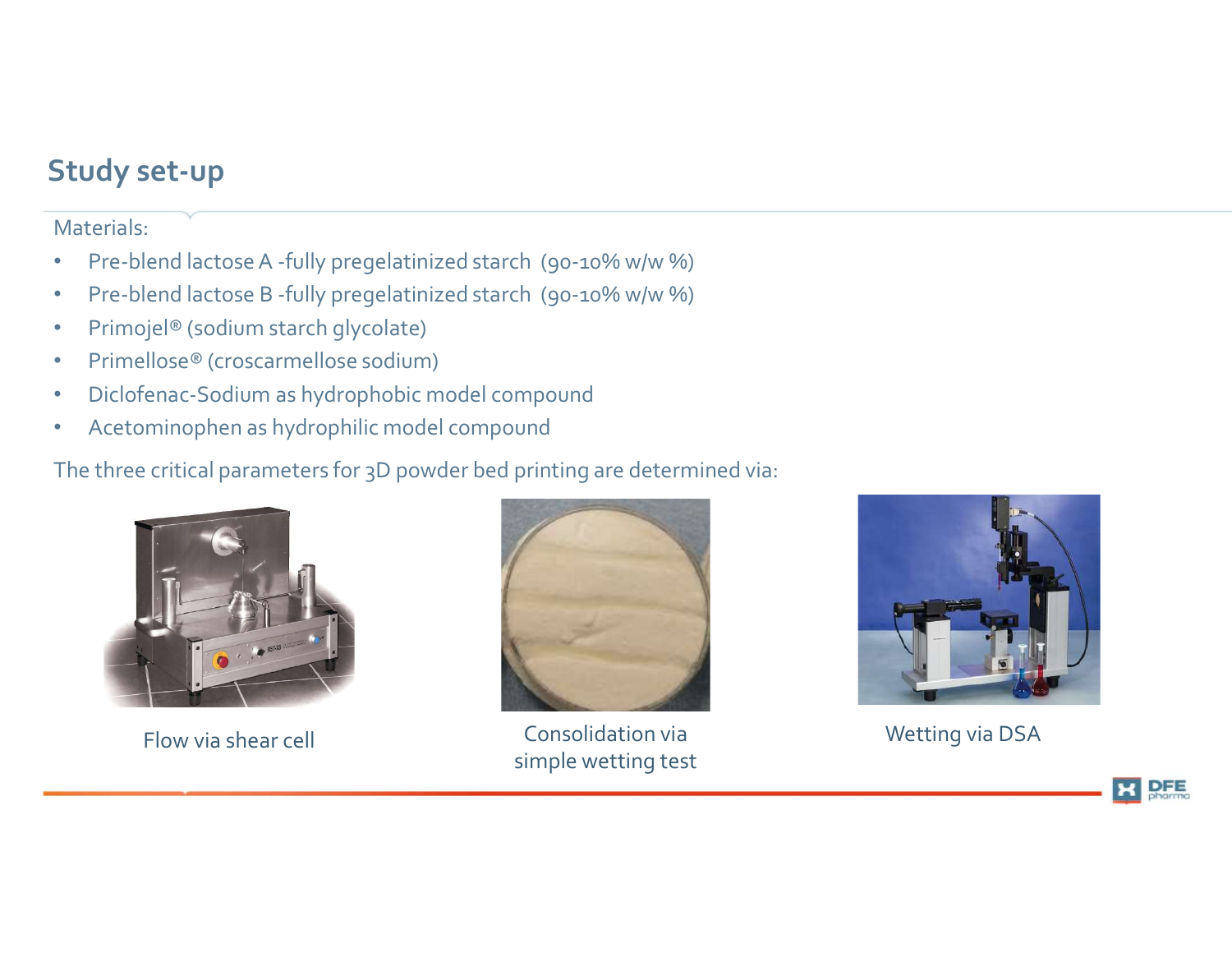# Pre-blends with 10% model compound and 5% superdisintegrant had a suitable flow<br>and wettability<br>Primojel® and Primellose® decreased the liquid penetration time for API powder blends and wettability

#### Primojel® and Primellose® decreased the liquid penetration time for API powder blends





All blends were easy flowing and therefore suitable for powder bed printing:

- 
- 

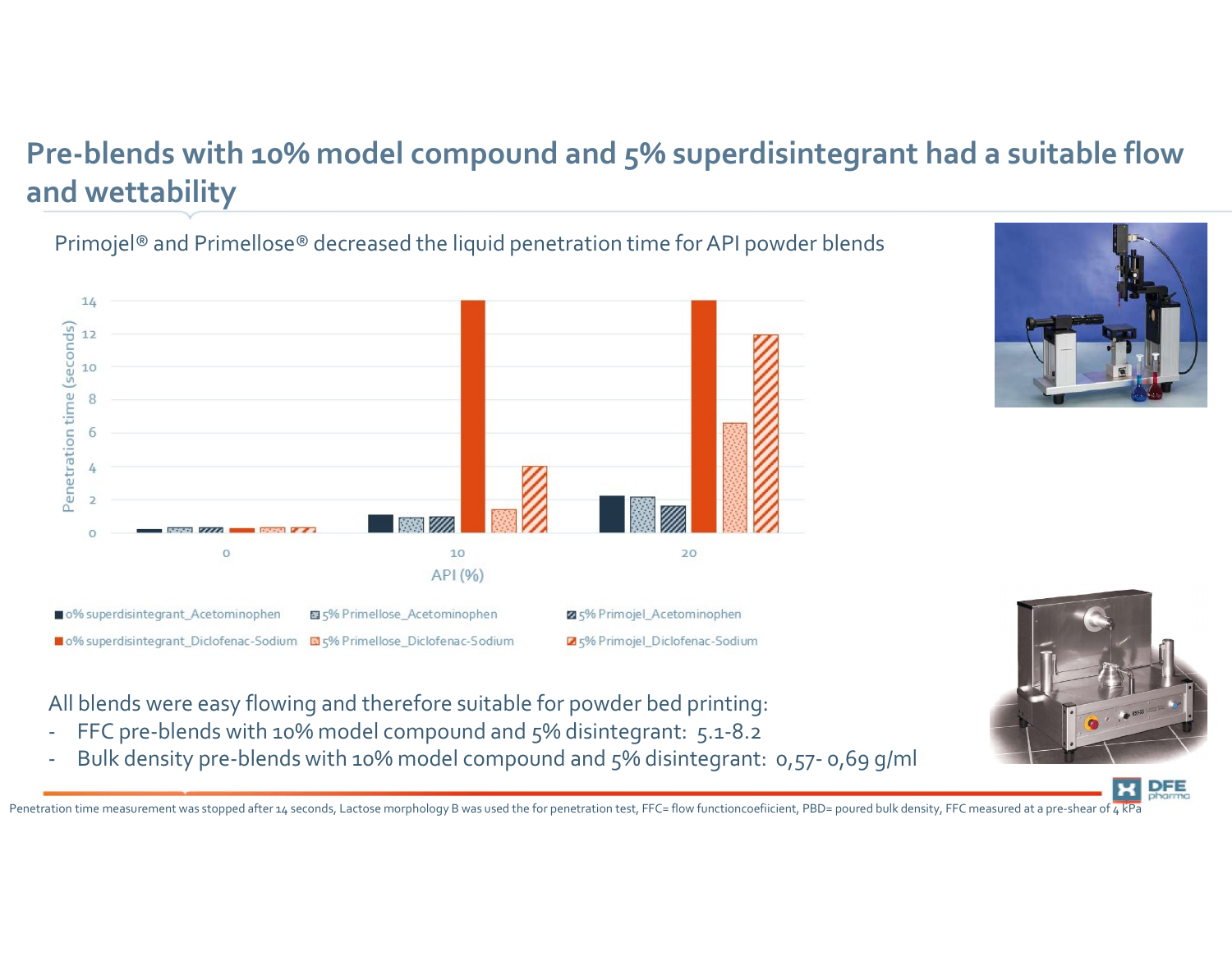# Primojel® was selected as superdisintegrant based on its shorter disintegration time



| ased on its shorter disintegration time |                        |                                     |
|-----------------------------------------|------------------------|-------------------------------------|
|                                         |                        |                                     |
|                                         |                        |                                     |
| Formulation                             | <b>Hardness</b><br>(N) | <b>Disintegration</b><br>time (sec) |
| 5% Primellose_<br>Acetominophen         | $61 \pm 19$            | $122 \pm 4$                         |
| 5% Primojel_<br>Acetominophen           | $57 \pm 7$             | $49 \pm 25$                         |
| 5% Primellose_<br>Diclofenac-Sodium     | $42 \pm 8$             | $265 \pm 47$                        |
| 5% Primojel_<br>Diclofenac-Sodium       | $57 \pm 20$            | $195 \pm 7$                         |
|                                         |                        |                                     |
|                                         |                        |                                     |

**DFE** 

Pre-screening was performed with n=2, discs were used for disintegration time measurements, target tablet diameter is 9 mm, target height is 2,8 mm, tablet mass around 135 mg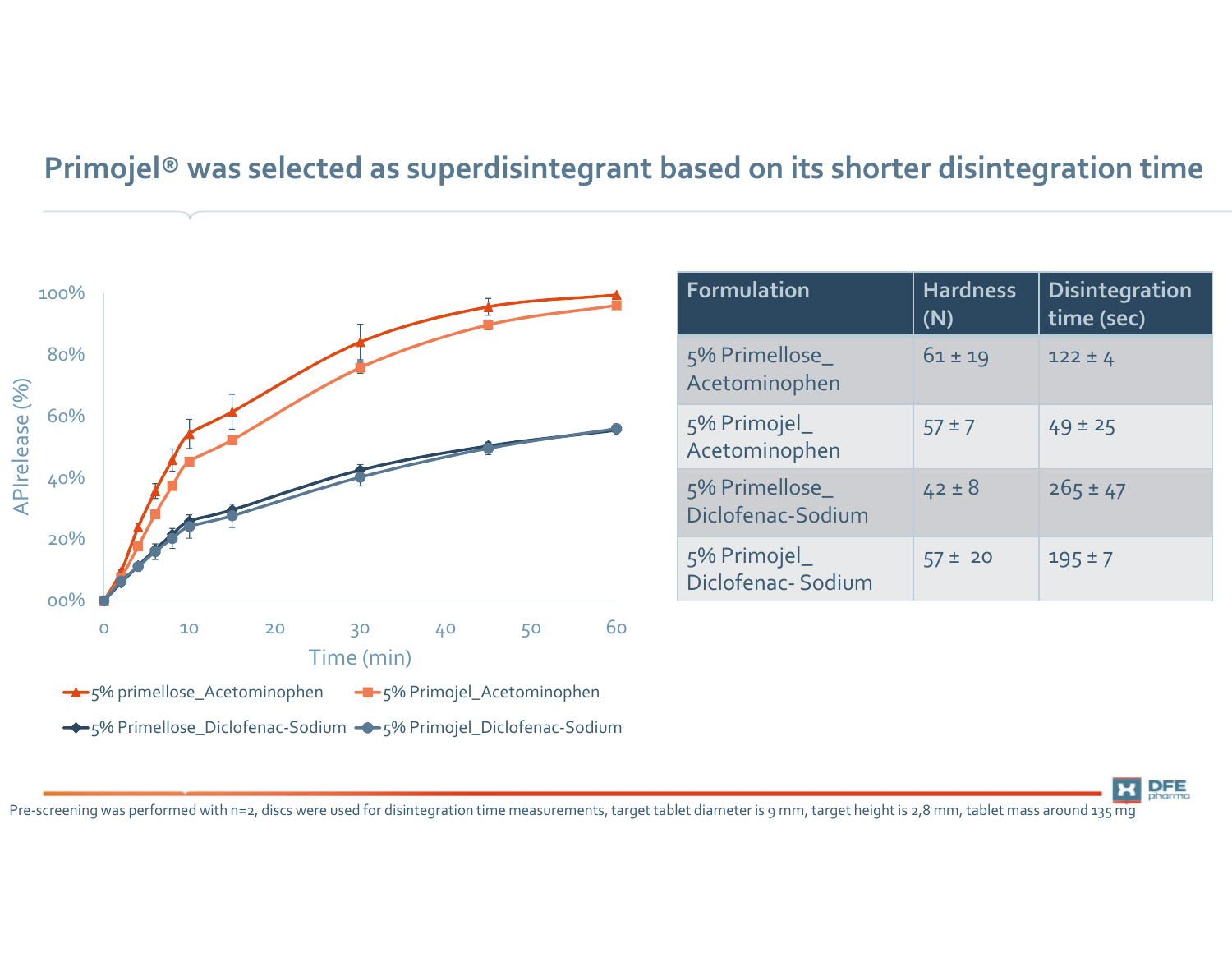# Tablets were successfully printed with lactose based pre-blend



Acetominophen

Formulation:

- 
- 
- Diclofenac-Sodium fully pregelatinized starch )Formulation:<br>- 10% model compound<br>- 5% primojel®<br>- 85% pre-blend (90% lactose-10%<br>- fully pregelatinized starch ) Formulation:<br>
- 10% model compound<br>
- 5% primojel®<br>
- 85% pre-blend (90% lactose-10%<br>
fully pregelatinized starch) Formulation:<br>
- 10% model compound<br>
- 5% primojel®<br>
- 85% pre-blend (90% lactose-10%<br>
fully pregelatinized starch)<br>
- Here Press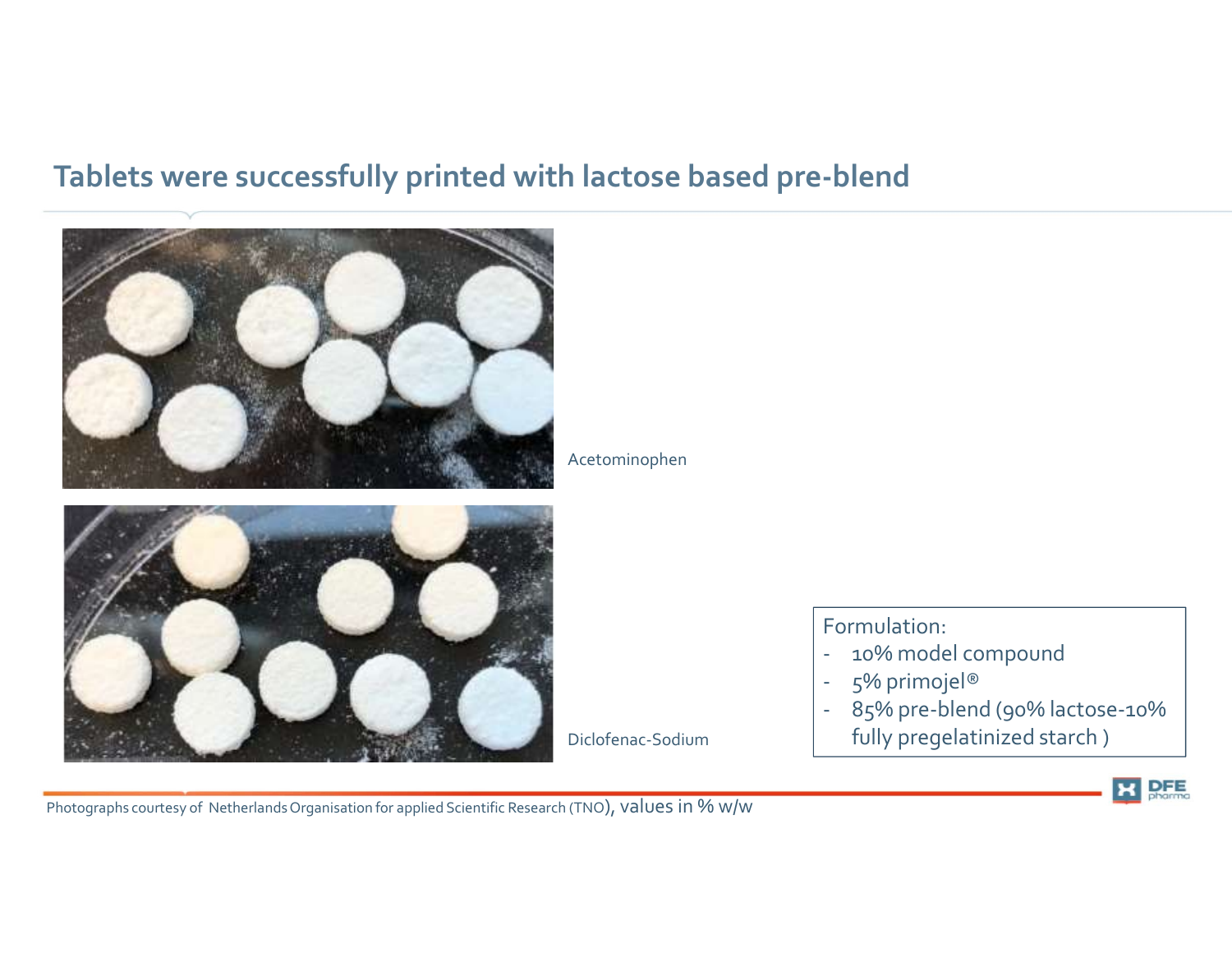# The effect of superdisintegrant on dissolution, tablet mass and hardness is depending<br>on hydrophilicity API<br> $\frac{100\%}{\text{Table 1.006}}$ on hydrophilicity API



formulation with 10% fully pregelatinized (A) increased the API release during dissolution testing, but reduced tablet hardness and mass. Reducing the starch level to 5% (C) increased the API release further.



Hydrophilic compound: Addition of Primojel<sup>®</sup> (B) to a Hydrophobic compound: Addition of Primoje<sup>®</sup>l (B) to a formulation with 10% fully pregelatinized (A) had no impact on the API release and limited impact on the tablet mass. Reducing the starch level to  $5\%$  (C) did result in an increase in API release.

Further formulation optimization can be obtained via fine-tuning of the print settings or binder selection

**DFE**  $\mathbf{H}$ 

A= 10 % Fully pregelatinized starch\_0% Primojel®, B= 10 % Fully pregelatinized starch\_5% Primojel®, C= 5 % Fully pregelatinized starch\_5% Primojel®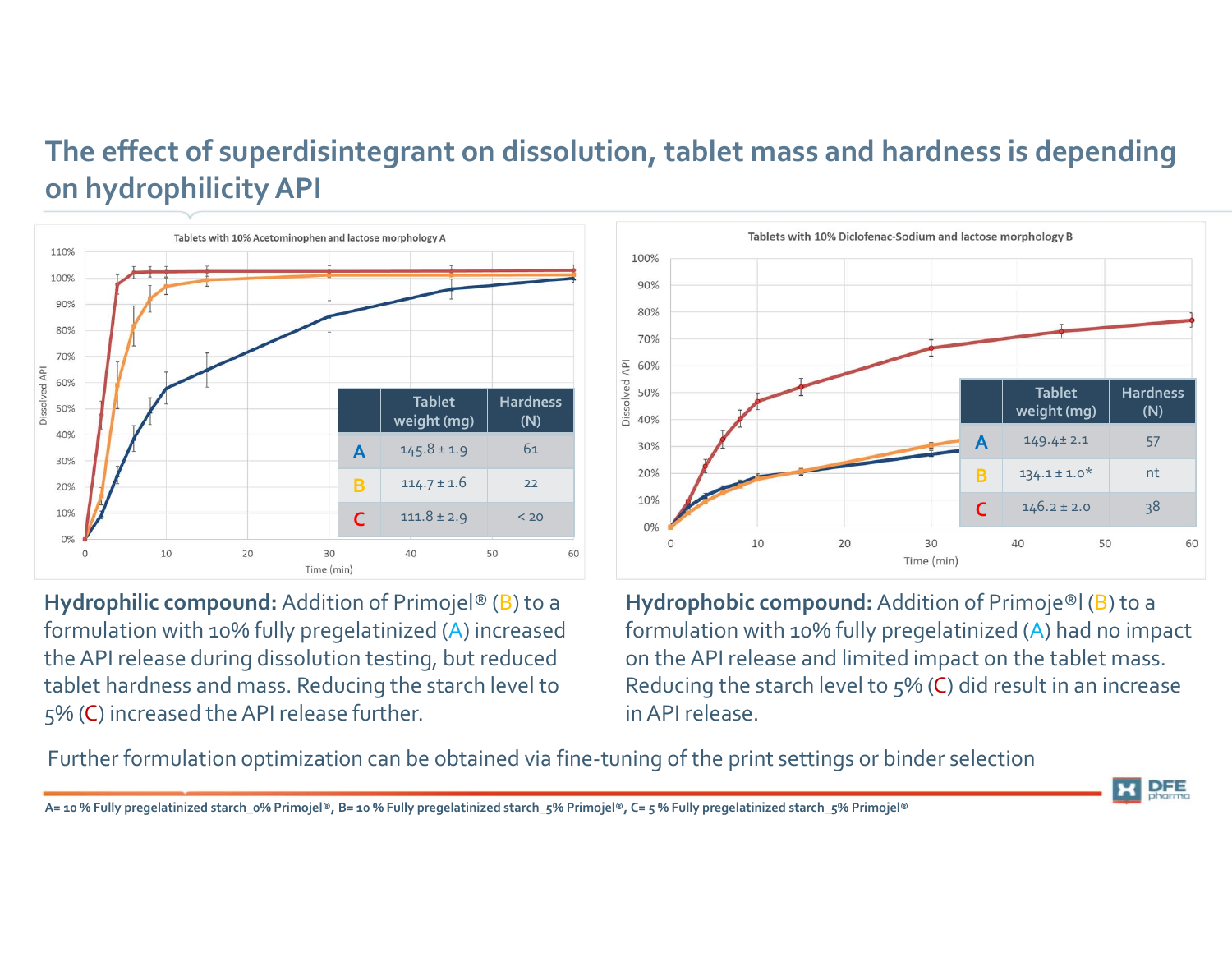# Concluding remarks

- Our study with Primellose® and Primojel® shows that adding a disintegrant to a 3D formulation (with model drugs) does not have any impact on flow while it does improve the wettability of the blend • Our study with Primellose® and Primojel® shows that adding a disintegrant to a 3D<br>• formulation (with model drugs) does not have any impact on flow while it does improve the<br>• wettability of the blend<br>• First screening
- First screening indicates that Primellose® has more impact on the wettability and Primojel® more on the disintegration time.
- impact the tablet mass and hardness-dissolution balance of a tablet with a hydrophilic API.
- Further optimization can most likely be obtained by fine-tuning the print settings (amount of print liquid, print pattern, etc) and will therefore be topic of further research.

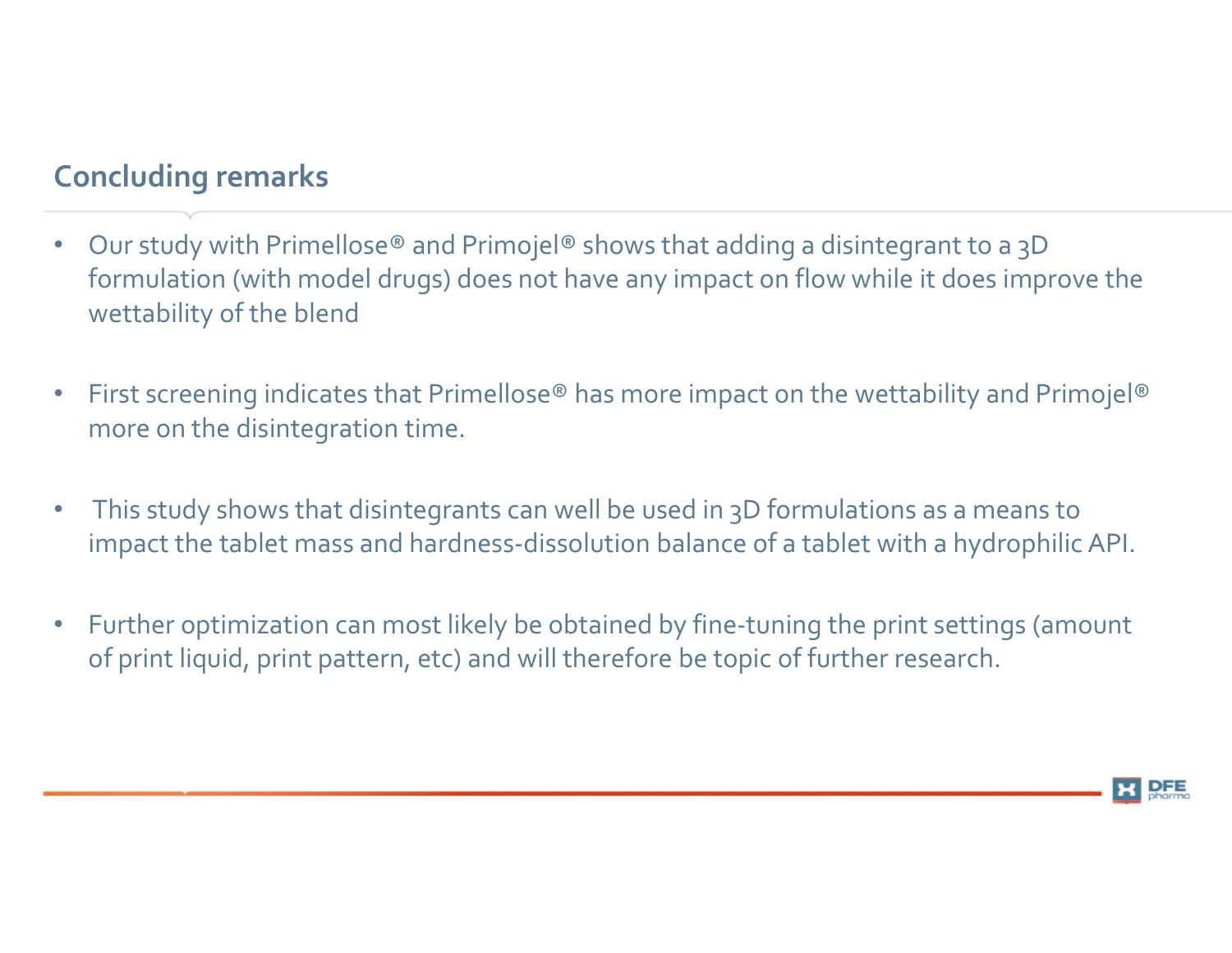# Summary: DFE offers customized products for 3D printing

Powder bed printing (DOS) is one of the most promising 3D printing techniques

Lactose is a preferred filler for powder bed printing once formulated with a binder.





lactose/pregelatinized starch

Please feel free to contact us for formulation advise or customized samples for 3D powder bed printing

Please consider the following when discussing opportunities: type of powder bed printer, API size, hydrophilicity, drug load, etc.



DOS: Drop on solid/powder bed, FDM: fused deposit modeling, SLS: selective laser sintering, SSE: semi solid extrusion